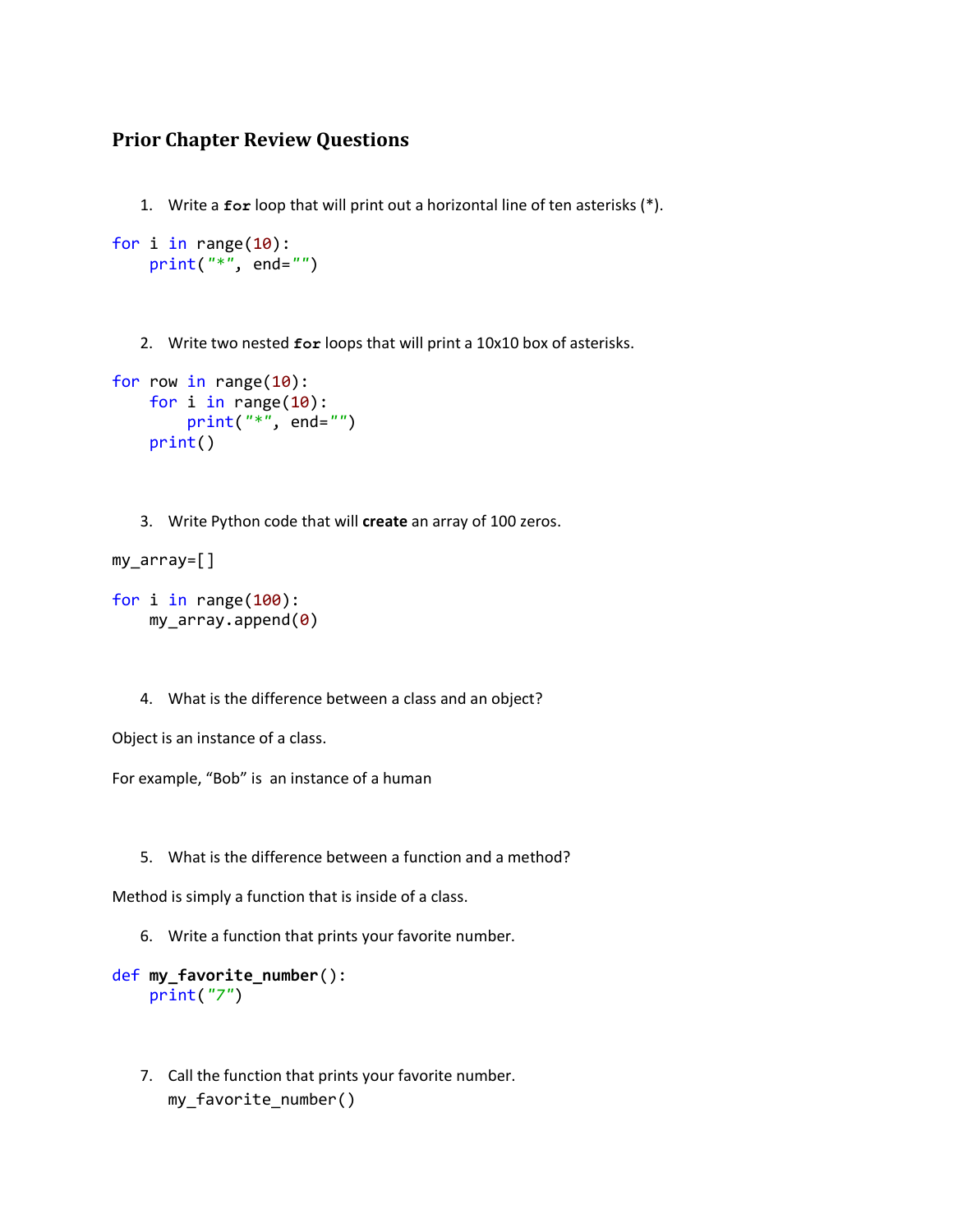8. Write a function that takes three numbers and returns the average.

```
def avg(a,b,c):
     return (a+b+c)/3
```
- 9. Programming classes:
	- a. Write code for a class called Ball. Give it attributes for its position, and its velocity.
	- b. Create a method called update() that will move the ball's position according to its velocity.
	- c. Create an instance of Ball, set its attributes.
	- d. Create a "for" loop that will call the update() method on ball 10 times, and print the ball's position.

```
class Ball():
    x=0y=0change x=0 change_y=0
     def update(self):
         self.x += self.change_x
         self.y += self.change_y
my_ball=Ball()
my_ball.x=4
my_ball.y=6
my ball.change x=3my_ball.change_y=4
for i in range(10):
     my_ball.update()
     print(my_ball.x,my_ball.y)
```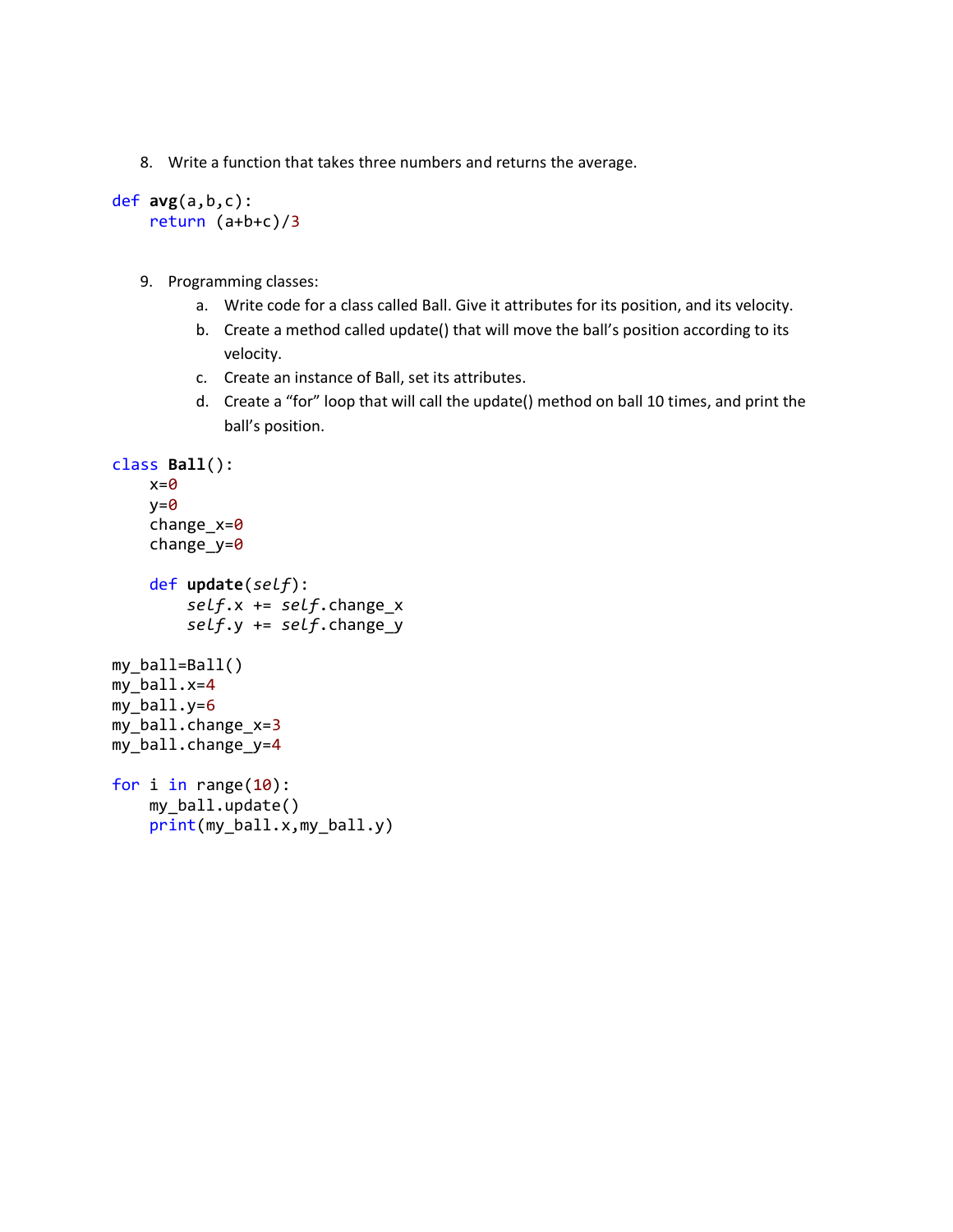## **Sorting Chapter Review**

10. Write code to swap the values 25 and 40.

```
list = [55, 41, 52, 68, 45, 27, 40, 25, 37, 26]list = [55, 41, 52, 68, 45, 27, 40, 25, 37, 26]print(list)
temp = list[7]list[7]=list[6]
list[6]=temp
print(list)
```
11. Write code to swap the values 2 and 27.

```
list = [27, 32, 18, 2, 11, 57, 14, 38, 19, 91]print(list)
temp = list[0]list[0]=list[3]
list[3]=temp
print(list)
```
12. Why does the following code not work?

```
list = [70, 32, 98, 88, 92, 36, 81, 83, 87, 66]
temp = list[0]list[1] = list[0]list[0] = tempSwap should look like:
```

```
temp = list[0]list[0] = list[1]list[1] = temp
```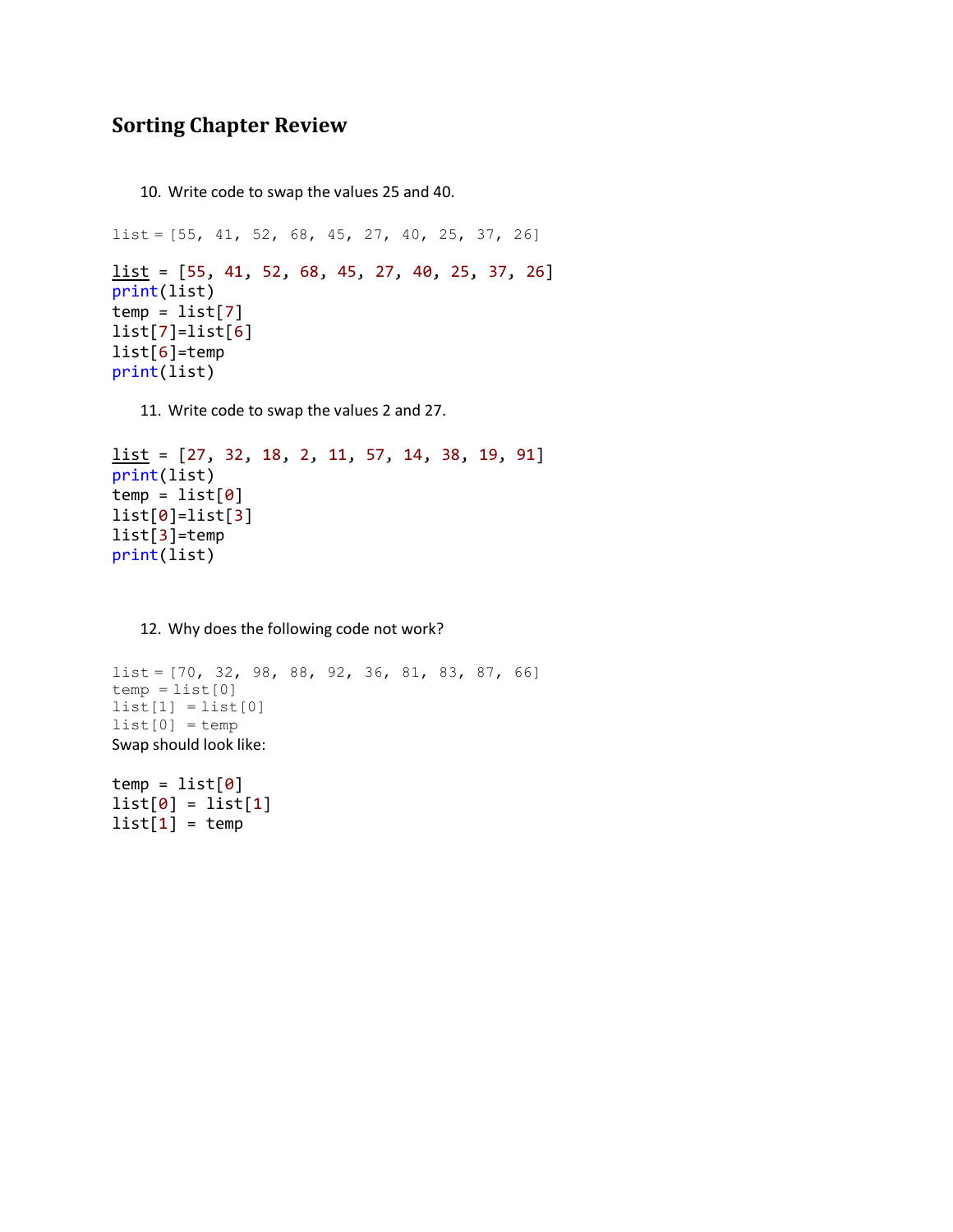13. Show how to perform a selection sort on the following numbers:

| 97 | 74 | 8  | 98 | 47 | 62 | 12 | 11 | 0  | 60 |
|----|----|----|----|----|----|----|----|----|----|
| 0  | 74 | 8  | 98 | 47 | 62 | 12 | 11 | 97 | 60 |
| 0  | 8  | 74 | 98 | 47 | 62 | 12 | 11 | 97 | 60 |
| 0  | 8  | 11 | 98 | 47 | 62 | 12 | 74 | 97 | 60 |
| 0  | 8  | 11 | 12 | 47 | 62 | 98 | 74 | 97 | 60 |
| 0  | 8  | 11 | 12 | 47 | 62 | 98 | 74 | 97 | 60 |
| 0  | 8  | 11 | 12 | 47 | 60 | 98 | 74 | 97 | 62 |
| 0  | 8  | 11 | 12 | 47 | 60 | 62 | 74 | 97 | 98 |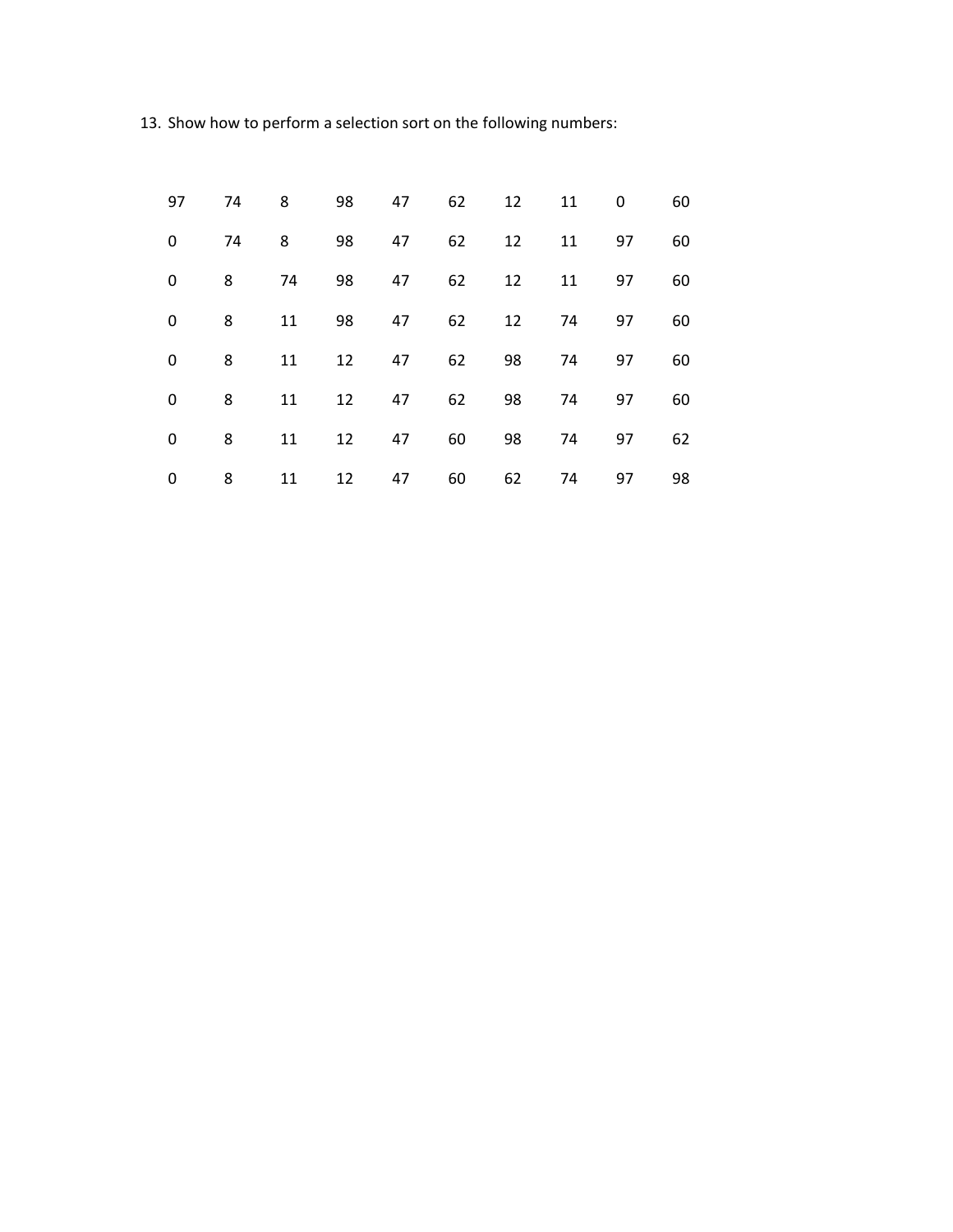14. Take the following code and fill in the blanks:

```
# The selection sort
def selection sort(list):
     # Loop through the entire array
     for curPos in range(len(list)):
         # Find the position that has the smallest number
         # Start with the current position
         minPos = curPos
         # Scan right
        for scanPos in range(curPos+1, len(list) ):
             # Is this position smallest?
             if list[scanPos] < list[minPos]:
                 # It is, mark this position as the smallest
                 minPos = scanPos
         # Swap the two values
         temp = list[minPos]
         list[minPos]=list[curPos]
         list[curPos]=temp
```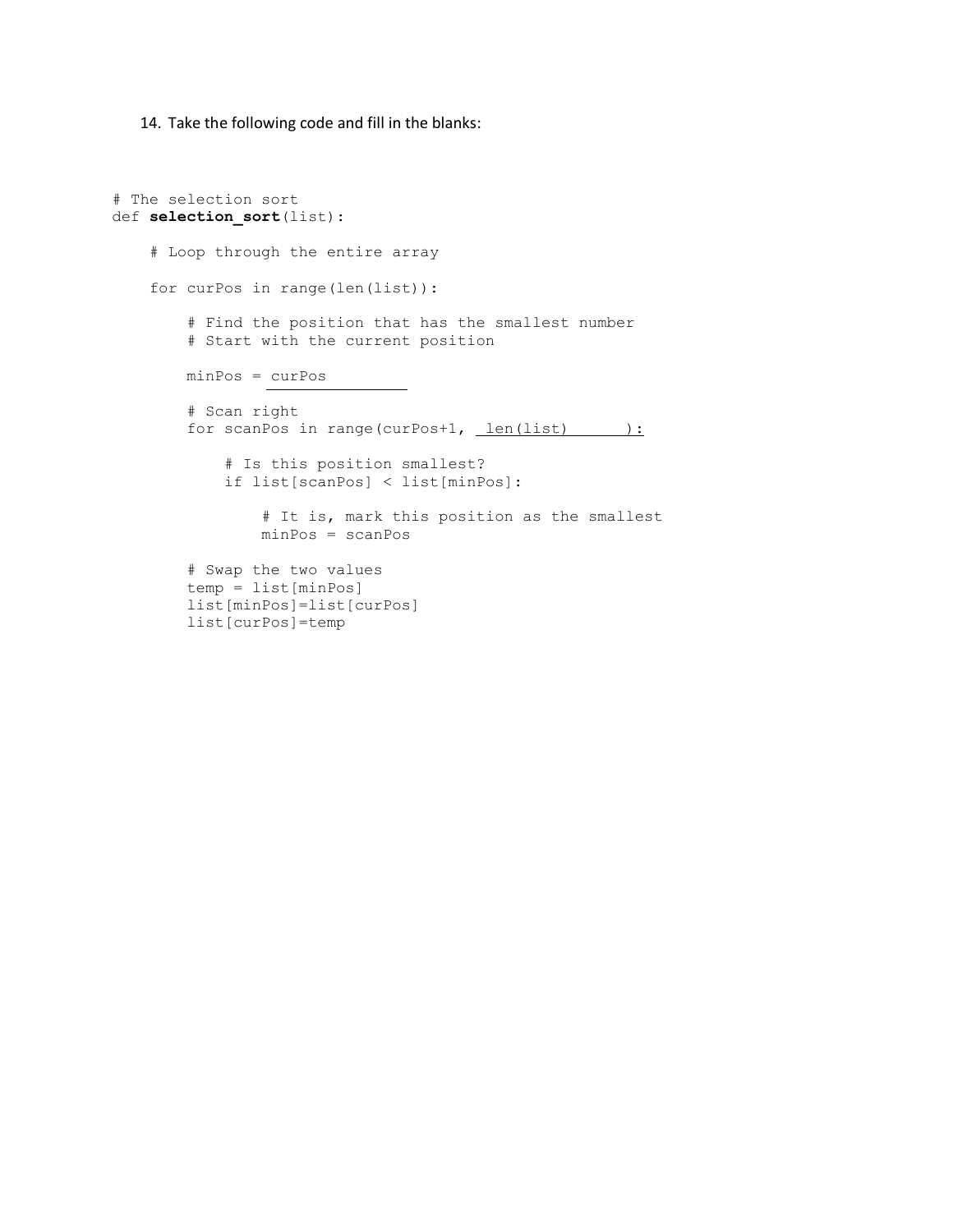15. Show how to perform a insertion sort on the following numbers:

| 97 | 74 | 8  | 98 | 47 | 62 | 12 | 11 | 0           | 60 |
|----|----|----|----|----|----|----|----|-------------|----|
| 74 | 97 | 8  | 98 | 47 | 62 | 12 | 11 | 0           | 60 |
| 8  | 74 | 97 | 98 | 47 | 62 | 12 | 11 | 0           | 60 |
| 8  | 74 | 97 | 98 | 47 | 62 | 12 | 11 | 0           | 60 |
| 8  | 47 | 74 | 97 | 98 | 62 | 12 | 11 | 0           | 60 |
| 8  | 62 | 47 | 74 | 97 | 98 | 12 | 11 | 0           | 60 |
| 8  | 12 | 62 | 47 | 74 | 97 | 98 | 11 | $\mathbf 0$ | 60 |
| 8  | 11 | 12 | 62 | 47 | 74 | 97 | 98 | $\mathbf 0$ | 60 |
| 0  | 8  | 11 | 12 | 62 | 47 | 74 | 97 | 98          | 60 |
| 0  | 8  | 11 | 12 | 60 | 62 | 47 | 74 | 97          | 98 |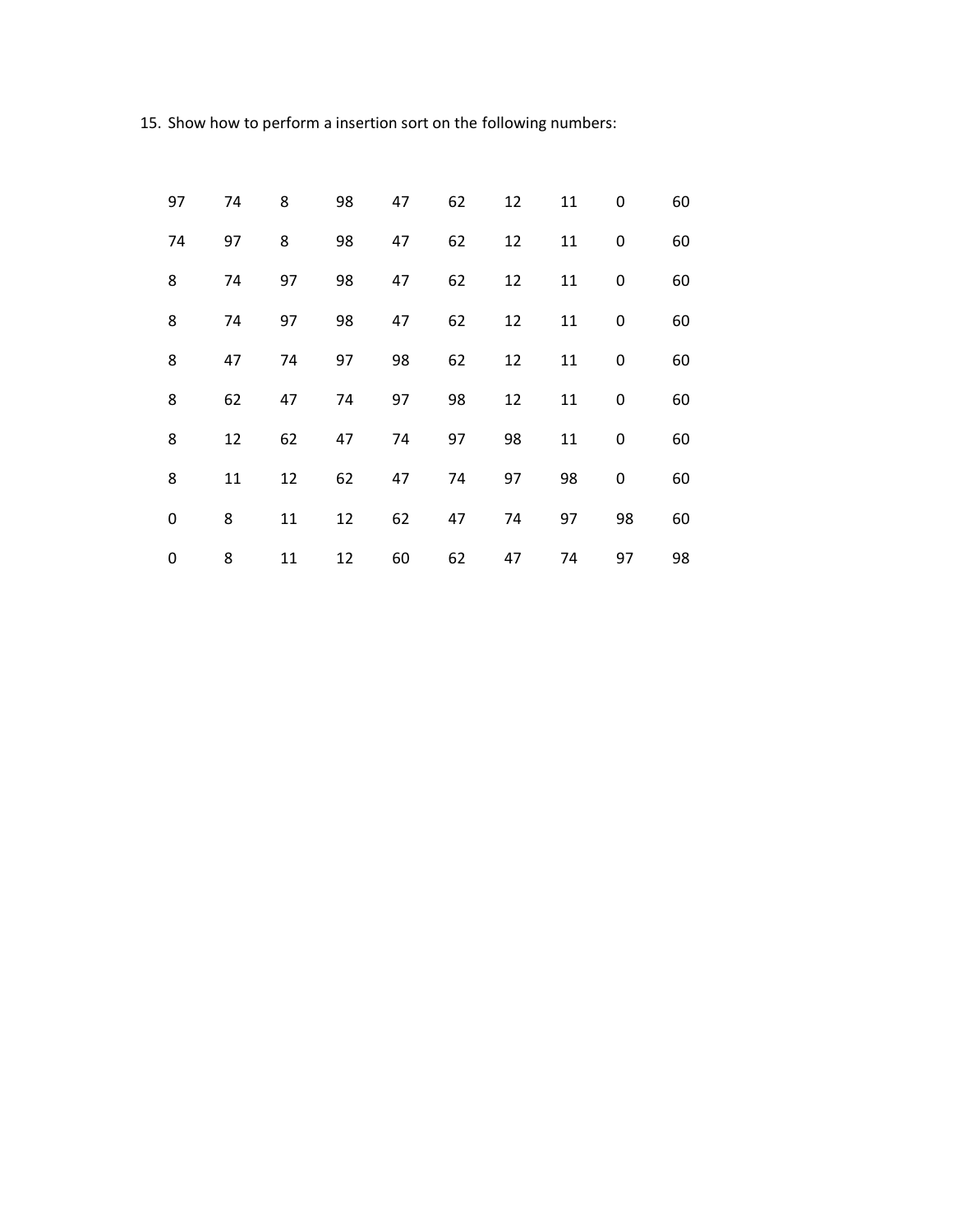16. Take the following code and fill in the blanks:

```
def insertion_sort(list):
     # Start at the second element (pos 1).
     # Use this element to insert into the
     # list.
     for keyPos in range(1, len(list)):
         # Get the value of the element to insert
         keyValue = list[keyPos]
         # Scan to the left
        scanPos = keyPos - 1 # Loop each element, moving them up until
         # we reach the position
        while (scanPos >=0) and (list[scanPos] > keyValue):
             list[scanPos+1] = list[scanPos]
             scanPos -= 1
         # Everything's been moved out of the way, insert
         # the key into the correct location
         list[scanPos+1] = keyValue
```